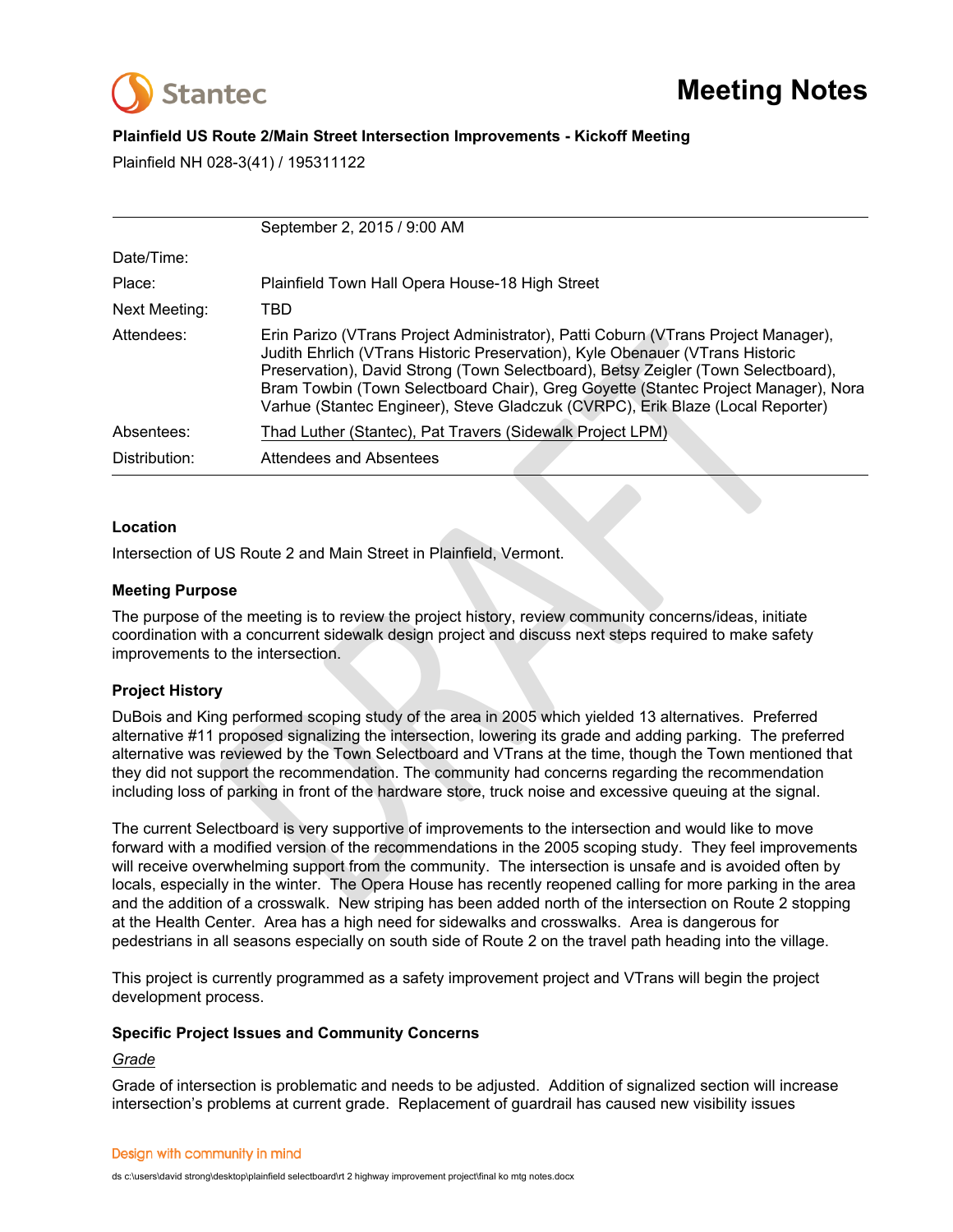

especially in winter when covered in snow. Staircase on median is broken and pedestrians must travel around staircase. Community wants median removed completely. The road commissioner receives phone calls frequently about near misses at this intersection. Improvements to the intersection seem to be requested at every Town meeting.

### *Hardware Store*

Parking at intersection is a big concern for the owner of the former hardware store. The building, owned by Rich and Gay Christianson, is currently for sale. The Town believes that they currently have 7 spots permitted by the town with 2 additional spots. People currently park on both sides of roads causing traffic jams and limiting emergency vehicle access. Area particularly dangerous during drop offs and deliveries to local businesses. Many people park in a town lot south of the bridge and walk up to the store. The preferred alternative from the scoping report does not eliminate these concerns.

Town is willing to help mitigate parking needs. Possibilities used by town for additional parking include: renting Harvey Hill parking during events at Opera House and for Inn (approximately 20 spots) and renting area in town. The Town could possibly expand the municipal parking lot across from the Opera House or buy the adjacent house and/or using the property behind this house. The Town should not do anything that impacts historic properties in advance of construction that is for the benefit of the project as the impacts will still need to follow federal regulations. VTrans will need to lead efforts on any historical impacts.

#### *Historical Inn*

Building adjacent to Opera house is a historical inn. One possibility is to move building back to improve sight distance. From a historic preservation perspective, this may be possible if other less-intrusive options are not feasible. Owner may consider renting parking space to the Town if necessary. The project area is within a historic district so any adverse project impacts will need to be mitigated following federal regulations.

### *Opera House*

Redesign of this intersection is important for the future of the Opera House. The Opera House now serves as a magnet for community events. Improvements are necessary to provide safety for residents at events and for pedestrians at the town center. Crossing the road in this area is extremely dangerous and safety needs to be improved.

#### *House across from Opera House*

Owner was going to let the Town acquire the property, but the son is now living there with a promise to fix it up. Town is unsure of repair status. If the Town was to acquire this property, it could be used for potential parking assuming there were no show-stopping issues with historic impacts.

#### *Water, Sewer and Aerial Utilities*

At base of Harvey Hill there is a storm drain maintained by town. There is also a water shutoff in the area per the Town. A waterline may run under the bridge on Main Street. Stantec will contact Greg Chamberlain, head of water and sewer department, to determine if there are any water/sewer mains along Route 2 and if as-builts/record drawings are available. The utility pole at the intersection needs to be removed either through relocation or undergrounding of the existing aerial utility lines.

### *Right-of-Way*

VTrans will take lead on the ROW process. Due to federal funding a particular process with clearance steps must be followed. Additional informal help from the town would complicate this process. VTrans is currently surveying area to understand property lines and highlight difficult areas where temporary easements will be